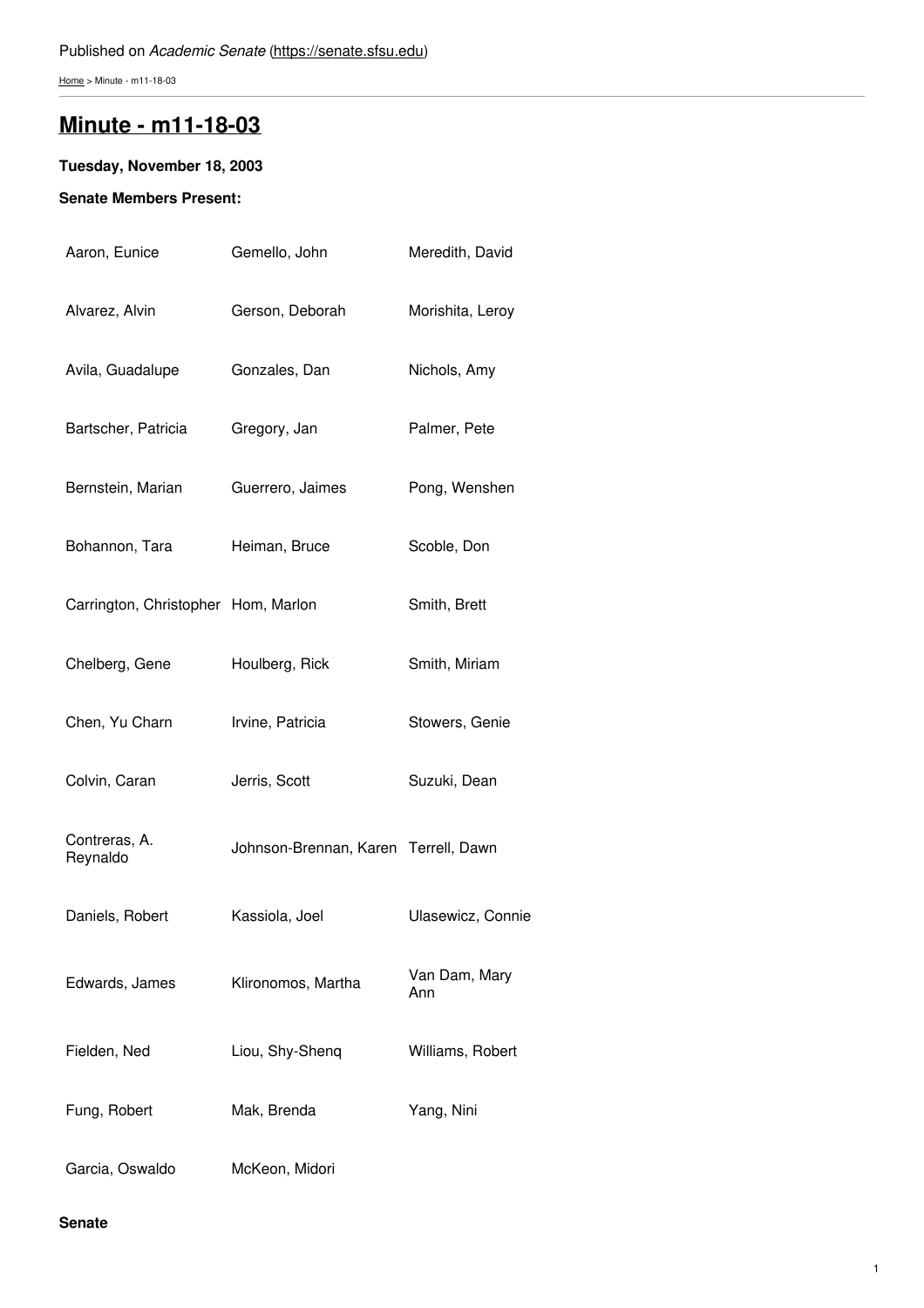## Members Absent:

Batista, Natalie, Cherny, Robert (excused), Corrigan, Robert (excused), Otero, Aina J. (excused), Rocchio, Jean (excused), Shrivastava, Vinay, Steier, Saul (excused), Vaughn, Pamela (excused) **Visitors:** David Apelt, Kati Bell, Suzanne Dmytrenko, Maria Garrido, Richard Giardina, Ann Hallum, David Hellman, LaVonne Jacobsen, Deborah Masters, Brian Murphy, Sondra Perl, Charles Schuster, Mitch Turitz, John Van Savage, Marilyn Verhey, Edward White, Gail Whitaker, Georgianna Wong, Yenbo Wu, Jennifer Yeh

## **ANNOUNCEMENTS**

## Chair **Edwards** announced

a "wine and nuts" reception in honor of the Senate's hard work this semester immediately following the assembly on the 5<sup>th</sup> floor of the Administration building. Senators and their guests are welcome. December 2<sup>nd</sup> will be the last meeting of the semester, barring an emergency, in which case December 16<sup>th</sup> is set aside. The last half hour of the December 2<sup>nd</sup> meeting will consist of a reception in the Seven Hills lobby honoring President **Corrigan**'s 15 years of service to the University, and will continue until 5:00 pm. Chair **Edwards** indicated that the Senate is still seeking names for the workload task force. **AGENDA ITEM #1 - APPROVAL OF** THE AGENDA FOR **NOVEMBER** 18<sup>th</sup>, 2003 Chair **Edwards** noted that a correction is needed for agenda items 7 and 8, whose numerical values are reversed on the printed agenda. **m/s/p** Palmer, Meredith. Agenda is approved as amended. AGENDA ITEM #2 - APPROVAL OF MINUTES FOR NOVEMBER 4<sup>th</sup>, 2003 m/s/p Meredith, Palmer Senator

Chelberg

noted that in the section of the minutes on "changes in agenda" there is an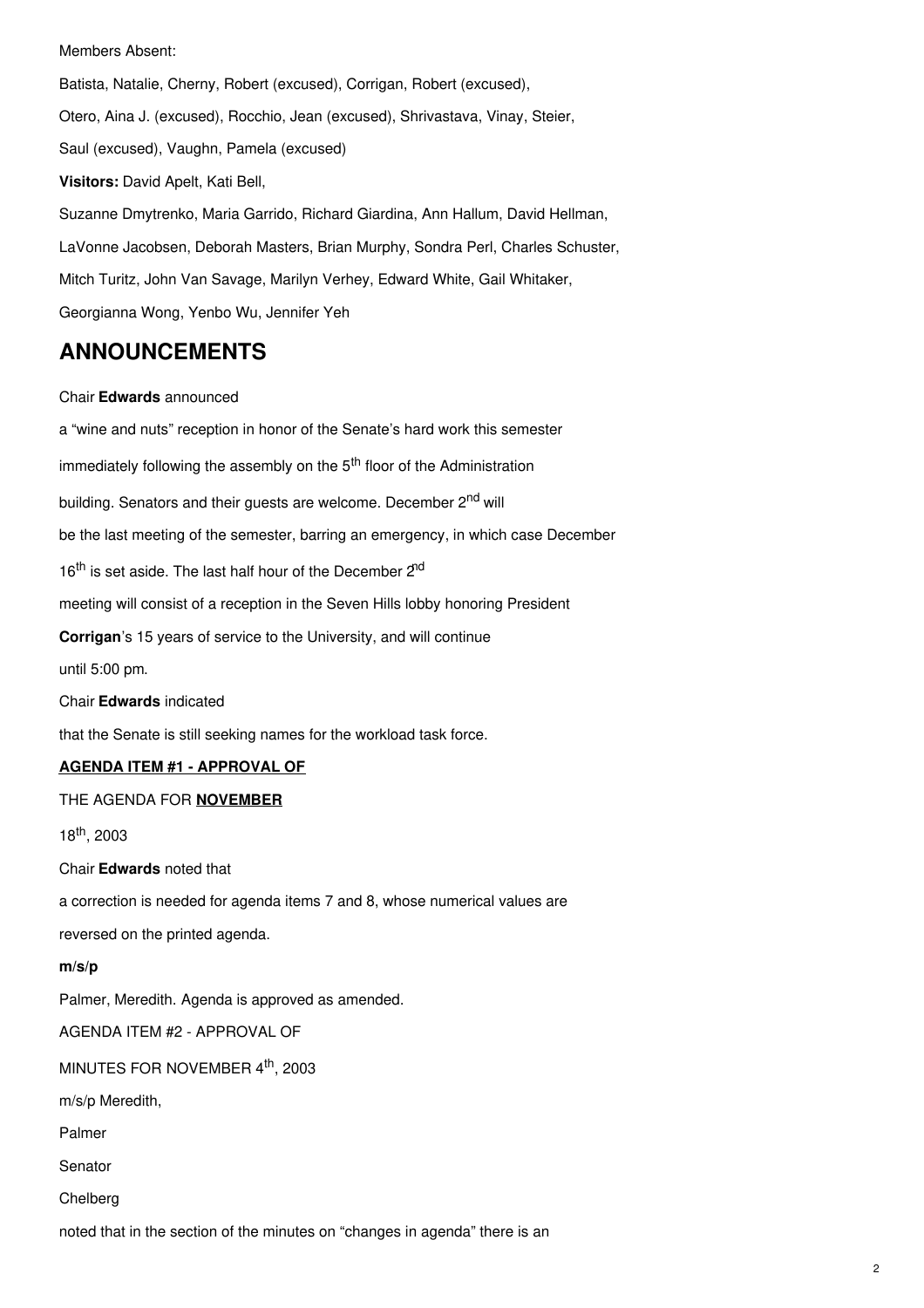extra "the." Agenda item 4 should list his title as Director, Disability

Programs

& Resource

Center.

Minutes approved as amended.

AGENDA ITEM #3 -REPORT—SUZANNE

DMYTRENKO, SFSU REGISTRAR: STUDENT PRIVACY REGULATIONS

Suzanne **Dmytrenko** indicated

that Senators have been provided handouts, including SFSU policy on student privacy, a web tutorial on student privacy as an informative mechanism, and

a postcard listing basic information regarding what kinds of student information

may and may not be distributed or made public.

Senator **Meredith** asked

whether only the Registrar's office could distribute this kind of student

information or whether anyone was able to do so.

**Dmytrenko** responded that as long as a

student's record is not deemed confidential, and that confidential status

is up to individual students, this is public information. These are guidelines

for faculty as to what can and what cannot be released.

Senator **Williams** asked

about student names: whether class lists could not be circulated in class,

whether grades could be posted, etc.

**Dmytrenko** indicated that student names

are directory information, and can be circulate.

However, documents containing social security numbers, or even partial social security numbers linked to student names, and grade sheets with grades listed are items that should not be disseminated.

Senator **Ulasewicz** asked

about partial social security numbers.

**Dmytrenko** answered that this was not acceptable,

and that the University was moving toward a system by which social security

numbers are no longer being used for identification, but rather an unrelated

University number.

Senator **Hom** asked about

one item on the information card which suggested that no discussion of a student's academic performance may take place between faculty. He noted that such discussions are often necessary, and asked if faculty should disregard the so-called "progress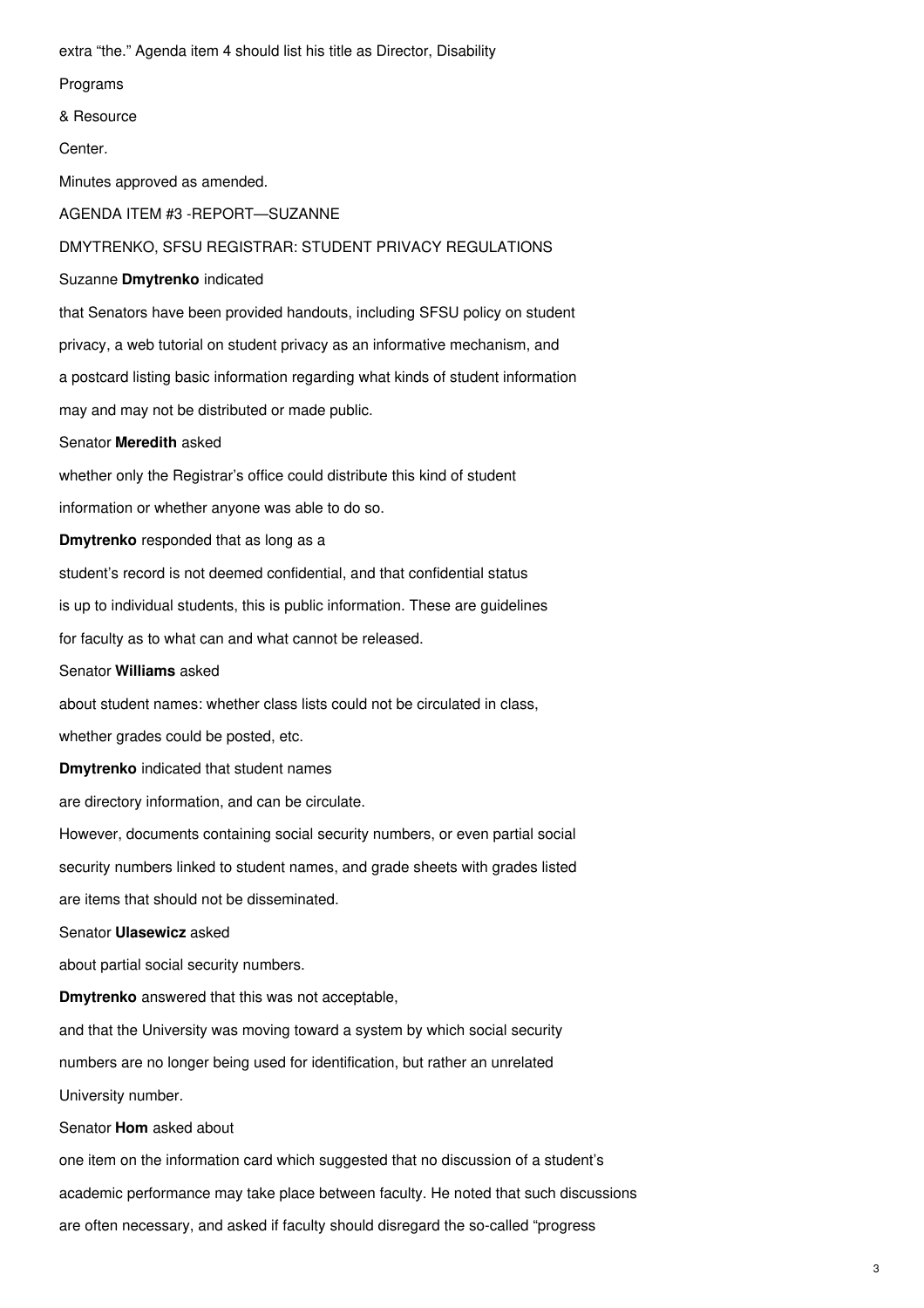#### requests" between faculty.

## **Dmytrenko** responded that for educational

purposes, such discussions regarding students' academic standing should naturally occur, even with the inclusion of private information. The postcard is a general guide, and not comprehensive. That is why the Student Privacy Web Tutorial is so important; which all faculty should become familiar..

## Senator **Carrington** noted

that since the University was dispensing with social security numbers, whether an alternative number would appear on class lists.

### **Dmytrenko** noted that only printed class

rosters would be missing social security numbers, and that the web class lists,

available to faculty, would include the social security numbers.

### **Morishita** requested that **Dmytrenko**

explain the UIN to the senators.

**Dmytrenko** noted that last year's senate

had resolved to change the system of social security numbers, and that faculty,

staff, and students would now be given a nine digit number. Number assignments

should begin for faculty and staff in July 2004, with students later in the

fall. This UIN will replace the social security number for privacy purposes.

**Williams** asked about the practice of

leaving folders containing student papers for pickup, and if student papers were placed in a separate envelope was that an acceptable practice. He also expressed some anxiety about the consequences of unintended non-adherence to policy.

**Dmytrenko** said that some small penalties

were possible and fines for non-adherence. For grade sheets, envelopes are appropriate, even grades written on an inside sheet of a paper would be acceptable. The caution is that students should not be able to comb through a bin for this private information. She indicated that having a staff person to monitor student access would be the best manner in which to handle the distribution of student papers. AGENDA ITEM #4 - REPORT—DEBORAH

MASTERS, UNIVERSITY LIBRARIAN, & LAVONNE JACOBSEN, HEAD, COLLECTION ACCESS

## & MANAGEMENT SERVICES: REVIEW SERIALS OFFERINGS

Debbie **Masters** noted that

after consultation with the Academic Senate Library Advisory Committee, an

email regarding serial offerings had been distributed to the faculty.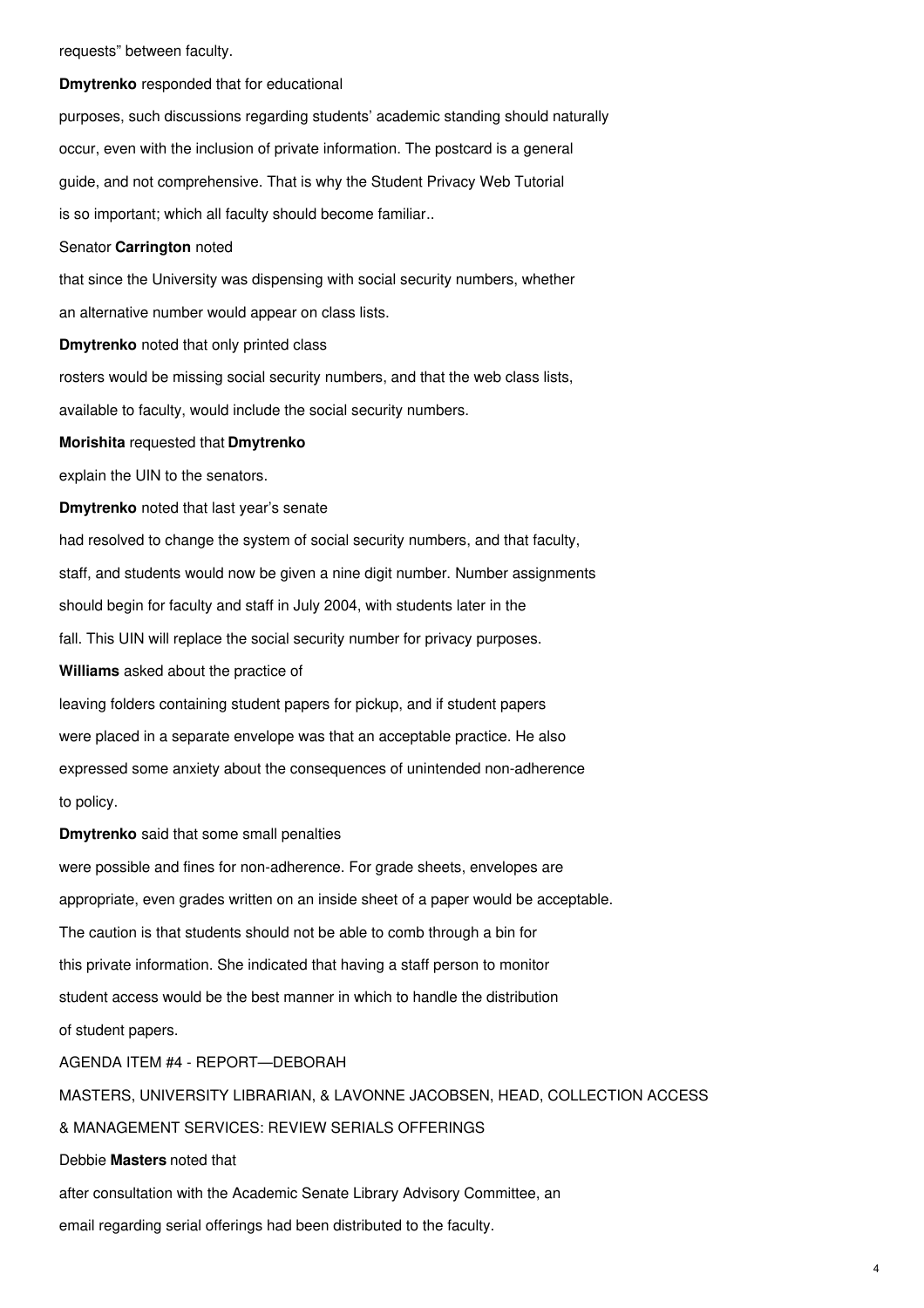**Masters** stated she wished to present an outline of the project to the senate, which is a result of presentations provided for college Deans and the Executive Committee.

**Masters** noted that there were two handouts provided to the Senators. The first handout outlined trends in scholarly publishing in higher education, and the second was a printout of the presentation slides.

**Masters** noted that SFSU library's collection

is curricular driven, and is not that of a large research library. While this does not mean that research materials are not chosen, the curricular stance remains a basic principle. She urged faculty to take advantage of services like Document Delivery, which enabled access to many esoteric, and sometimes costly, journals beyond our own collection.

**Masters** stopped to provide a basic working

definition of "serials." A serial is anything that is issued in parts, intended to be continued indefinitely, and is commonly referred to as "magazines, journals or periodicals" - anything for which we have a continuing obligation to acquire, is considered a serial. **Masters** stressed that we need to periodically review our materials to insure that they meet curricular needs. The goal of the project is to make sure that the library is providing the SFSU community with materials that meet these curricular needs.

**Masters** noted a slide that outlined

the pattern of the library budget over the last ten years, with drastic cutbacks in the early 1990s, but with support from administration much of the purchasing power was restored in the late 1990s. Unfortunately, the cost of living augmentation which had been a factor until recently, has no longer been an option for the past couple years. This has created a large gap in the maintenance of the collection.

The rise of journal subscription

prices has thus eaten more and more into the library's budget, creating an erosion of purchasing power, a situation that is not a sustainable model. The current project is an attempt to address this erosion and by cutting \$500,000 from the current \$2,600,000 budget devoted to serials, in an attempt to come back to a more balanced level of expenditure.

Librarian selectors and liaisons

will be contacting departments, helping to address these journal issues. Departments may want to rank their most important journals, or look at canceling journals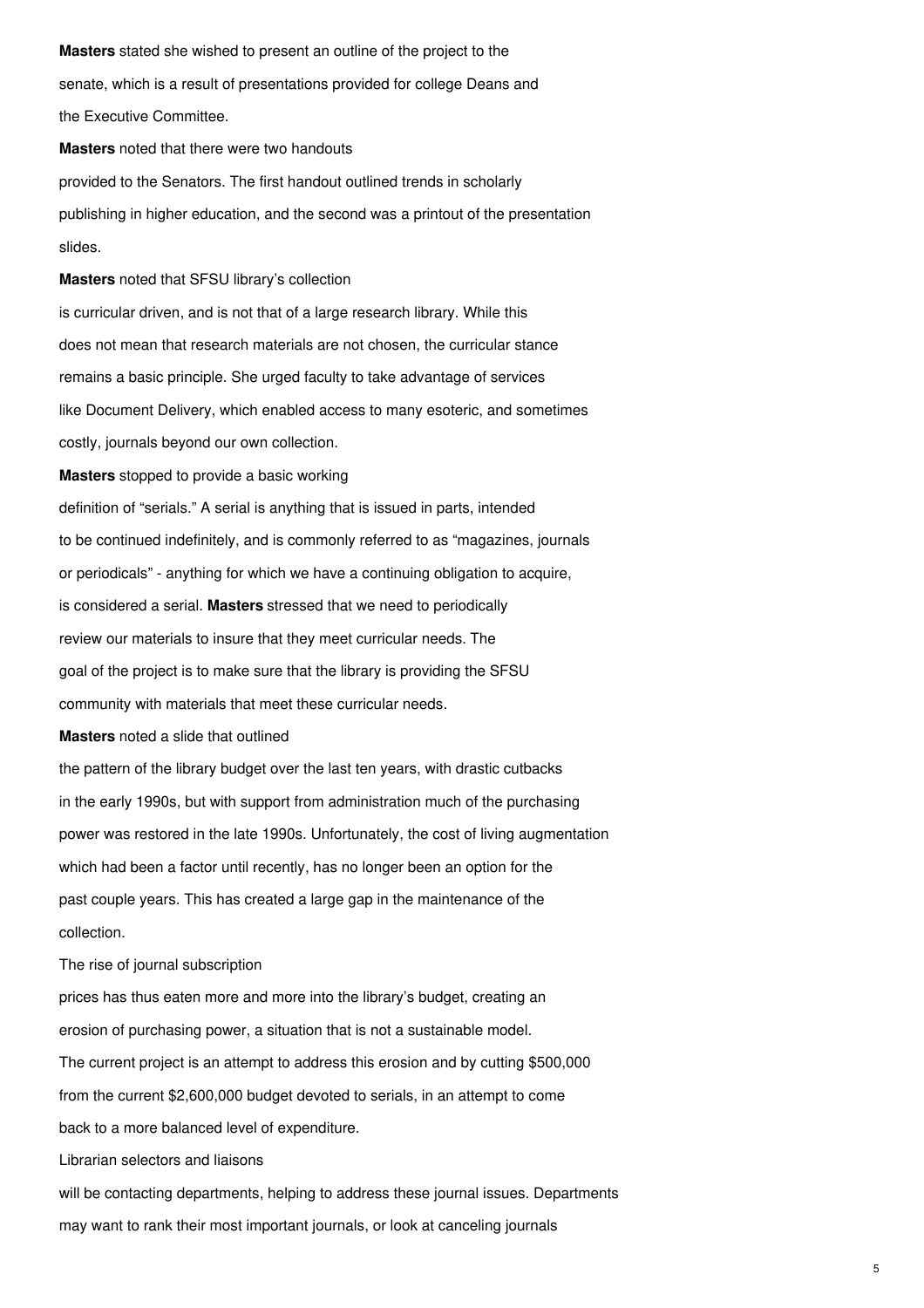with the highest inflation rates. Also, departments should consider that sometimes electronic, instead of print formats, can be more cost effective. Every department is expected to have to cancel some serials subscriptions. The project has a final deadline of April 2004, which will give the library enough time to process the changes. In conversations with the Library Advisory Committee, the Deans and the Senate Executive Committee, a number of questions were on the order of "What are you going to do about this?" **Masters** noted that already the CSU system is able to take advantage of consortia buying to acquire databases and other resources at deeply discounted prices. There are CSU core collections for the whole system. **Masters** indicated that faculty might be in the "driver's seat" for initiating change. Various initiatives, among them SPARC, have launched in the University world about influencing scholarly publishing. Some things that are being done are: · Rethinking RTP criteria to encourage quality vs. quantity. · Valuing electronic publication as well as print, in order to retain rights of the work to use in teaching. · Universities can choose journals with open access to materials at no or low cost. · When serving on journal editorial boards, chose only honorable journals. · Collaborate on new ventures to provide alternatives to high cost journals. · Faculty can collectively influence accreditation criteria, which traditionally create rigid and inflexible lists of mandatory journals. Perhaps the argument that access rather than ownership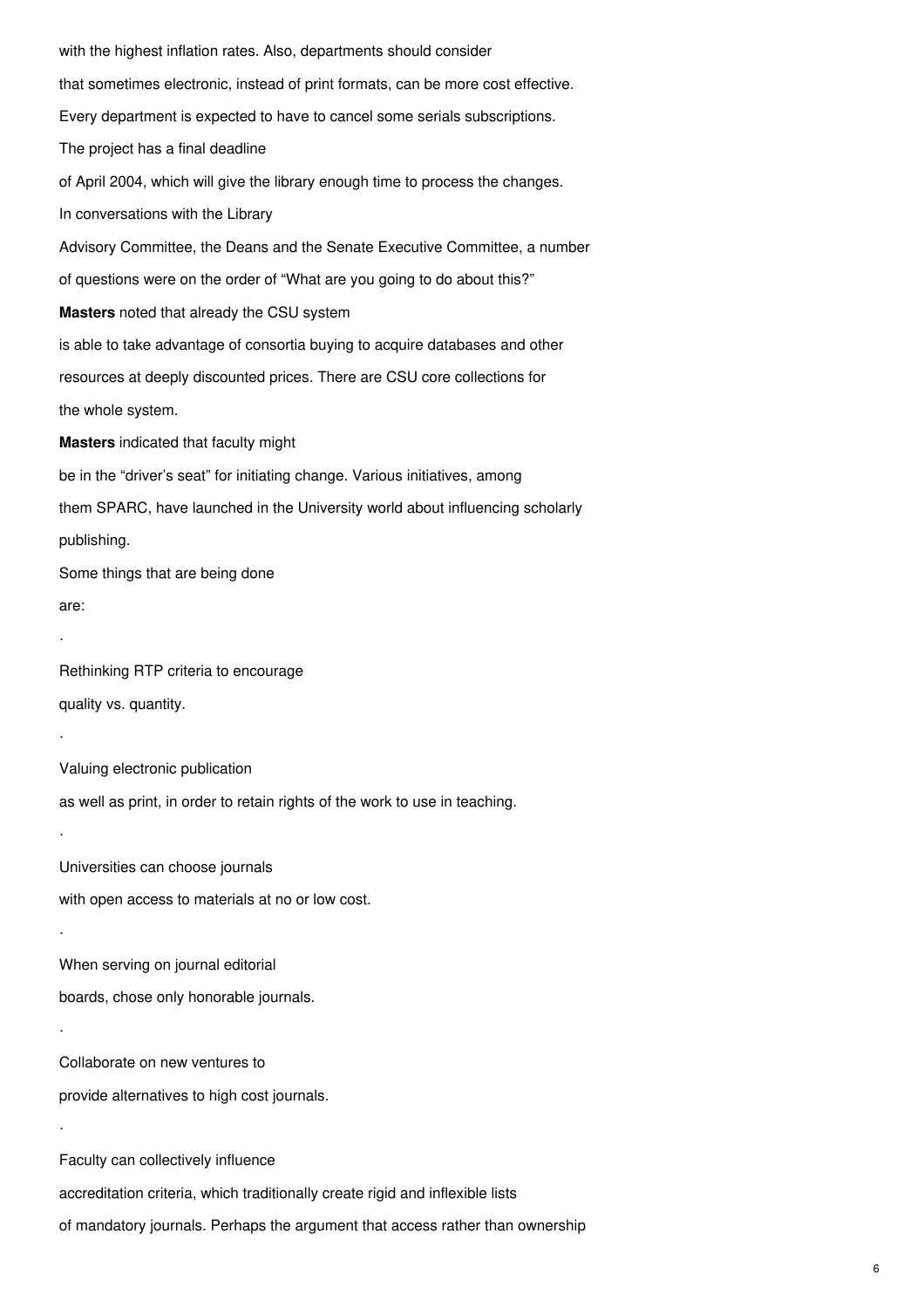is sufficient.

**Masters** stated that working together over time, it is possible to transform scholarly communication. This year the library requires your help on the serials project. Senator **Daniels** wanted to know the names of the worst of the journal publishers. **Masters** responded that Elseiver was the worst, and had created, partially through acquisition, a large and aggressive empire. UC, among others, was in the process of pushing back. Senator **Williams** asked for clarification about accreditation issues. His department had fairly specific guidelines for journals. **Masters** commented that increasingly there were criteria for learning outcomes, student information literacy and student lifelong learning. While not saying that there aren't critical journals, there may be improved ways to consider accreditation criteria. Senator **Chelberg** wanted the other senators to be aware of AB-422 which calls for all publishers who sell educational materials to public education institutions to provide electronic formats for maximum accessibility for student use. He also proposed criteria that favored publishers who honor those ideas and use our leverage. **Masters** agreed that market power was a valuable tool. Senator **Heiman** asked if the library had any connection to the public library of science initiatives and what role we might play there. Referring to the point of article length and quality, he found that in his discipline, there was a real move towards shorter articles, which is beyond his control. **Masters** was not familiar with this movement but thought that alternative publishing models might perhaps be useful, especially if peer review can be preserved. For the first part of the question, she knew that UC had spoken to the issue and that CSU library directors had been discussing it as well. AGENDA ITEM #7—RECOMMENDATION FROM THE EXECUTIVE COMMITTEE - a *consent* item - APPROVAL of the RESOLUTION ON WAYS TO ADDRESS REDUCTION IN WORK AVAILABLE FOR TEMPORARY FACLTY

State Senator **Gregory**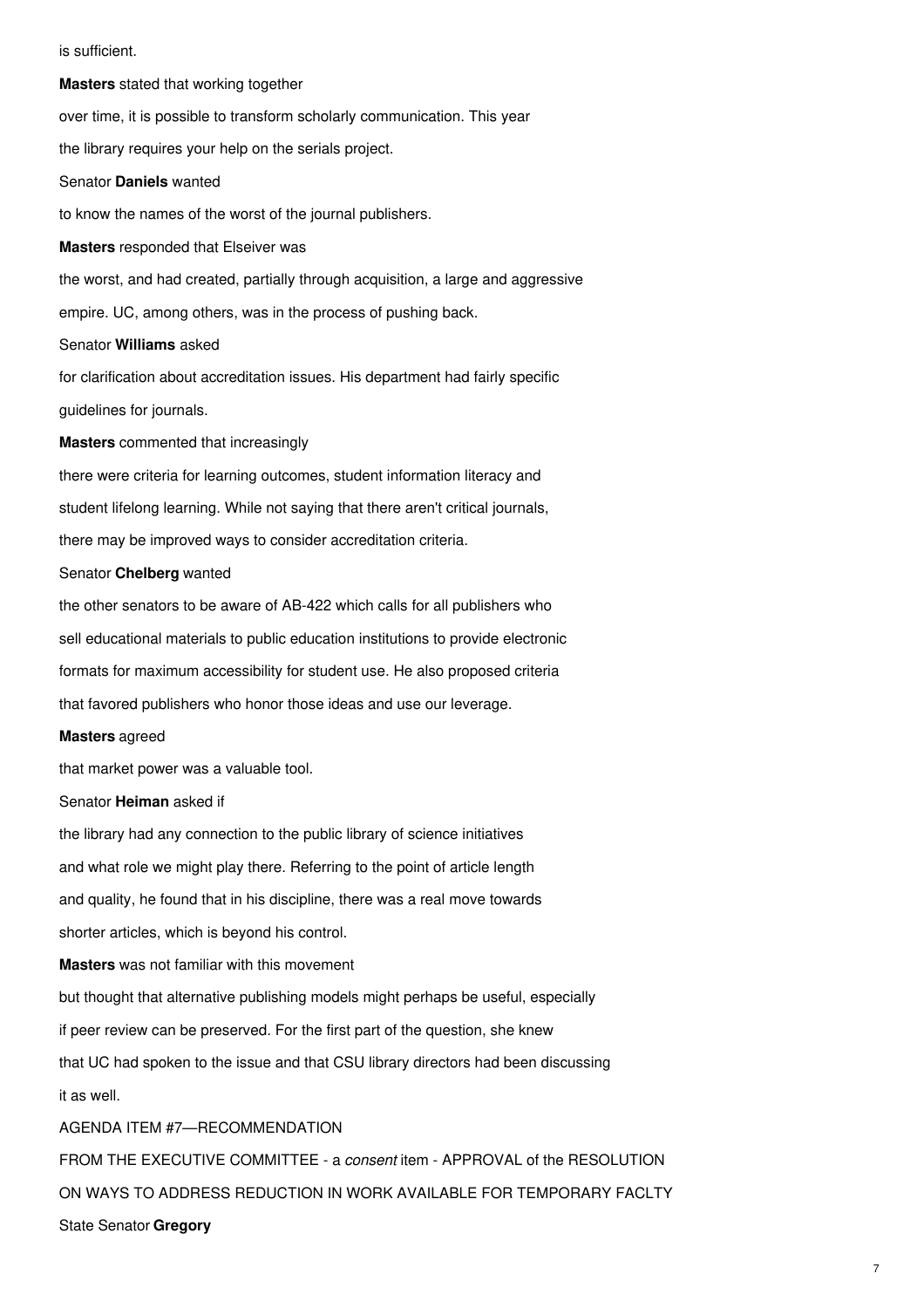noted that in response to questions and comments made by senators **Vaughn** and **McKeon** changes for clarity were made to the bullet points of the resolution, but a "whereas clause" amendment never reached her electronically. Senator **McKeon** had a question for the Chair, as to whether it is appropriate to have procedures mentioned in resolutions. Traditionally resolutions do not usually contain information

regarding procedures, and she asked if the kinds of procedures outlined in the resolution are appropriate.

#### Chair **Edwards** ruled that

this is appropriate, noting that the constitution explicitly addresses this.

#### Senator **Chelberg** noted

that in the fourth paragraph, a spelling error required correction.

**McKeon** had questions regarding some

potential difficulties with compliance and timing for the first and second bulleted items. Departments usually begin early in a semester to coordinate course schedules for the following semester, however the first bullet states that lecturers should submit work lists and an Application for Subsequent Temporary Faculty Appointment no later than one month prior to the end of classes each semester. The second bullet recommends that distribution of the form should occur during the time of class scheduling, which is at the very beginning of the preceding semester. She requested some clarification on this area.

## **Gregory** adopted a suggestion in amending

this section so that scheduling would not take place before the forms were submitted. She would accept this as a friendly amendment, perhaps striking everything after the comma on line three of the first bullet point but adding the words "until budget crisis ends" to bullet point two.

#### Senator **Bernstein** thought

the rationale for the resolution was very clear, which is that schedules are made up quite early, and to have lecturers make declarations about courses in effect "after the fact" seems unhelpful. In fact moving it earlier would help lecturers make their case with better timing.

## Senator **Meredith** observed

that his department used electronic communication almost exclusively, and wondered if this was appropriate. He also noted that he had never seen the form mentioned in the resolution.

**Gregory** supported the use of electronic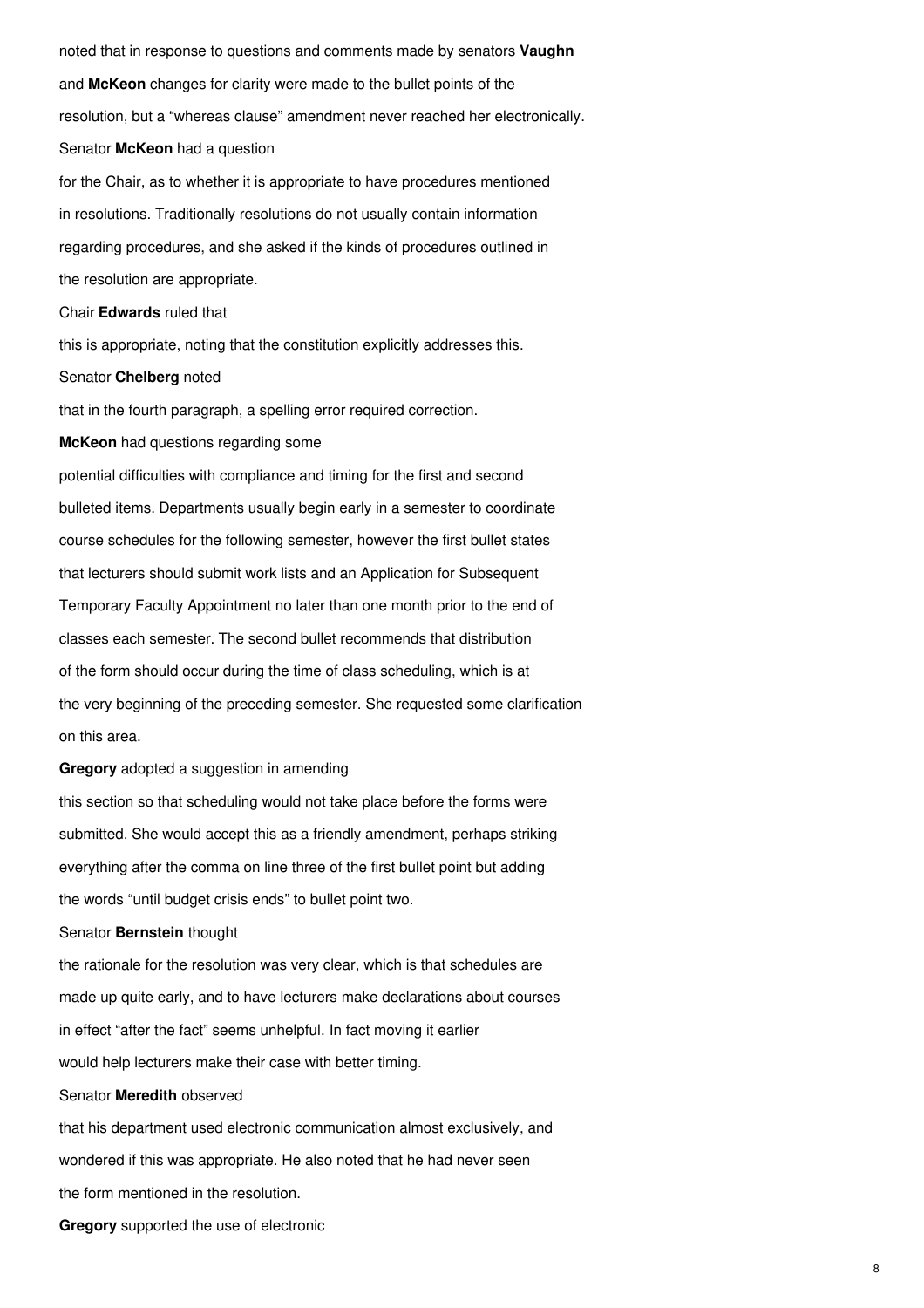communication, but noted the understanding that both Faculty Affairs and Academic Affairs have this form, or at least a reminder that the form goes to department chairs every semester or every year, depending on lecturers' contracts. She wondered how it was possible that Senator **Meredith** had never become acquainted with the form in question, and sought the insight of the Dean of Faculty Affairs, who was present. Senator **Williams** reminded senators of the spirit of the resolution, which is for the institution to encourage lecturers to make sure they maintain the attention and awareness of their chairs and departments. Senator **Heiman** made a suggestion for the third bullet, perhaps adding a phrase to the end of the bullet point "and as necessary." He commented that in his days as a lecturer at several institutions, a chair or dean had never called him during a semester break with a request to teach almost immediately. Much more common was hearing from them at the beginning or the first third of the semester, and at that stage, it makes more sense to make sure that lecturer information is available. Chair Edwards suggested this as a friendly amendment, and acknowledged that the time certain had arrived for agenda item 5, and the Senate would take up this item again when time permitted.

AGENDA ITEM #5 - REPORT—MIRIAM

SMITH, CHAIR, ALL-UNIVERSITY COMMITTEE on INTERNATIONAL PROGRAMS: INTRODUCTION

OF GLOBAL STARS, the database for faculty international expertise & THE

COMMITTEE'S PROCESS IN COMPILING COLLEGE INVENTORIES OF INTERNATIONAL ACTIVITIES

Chair

Edwards

indicated that besides Miriam Smith,

Kati Bell,

Advisor, Study Abroad Programs, and Yenbo Wu,

Director of the Office of International Programs were also present to answer

any questions.

Miriam **Smith** noted that

the AUCIP has a broad charge to supervise all international programs on campus,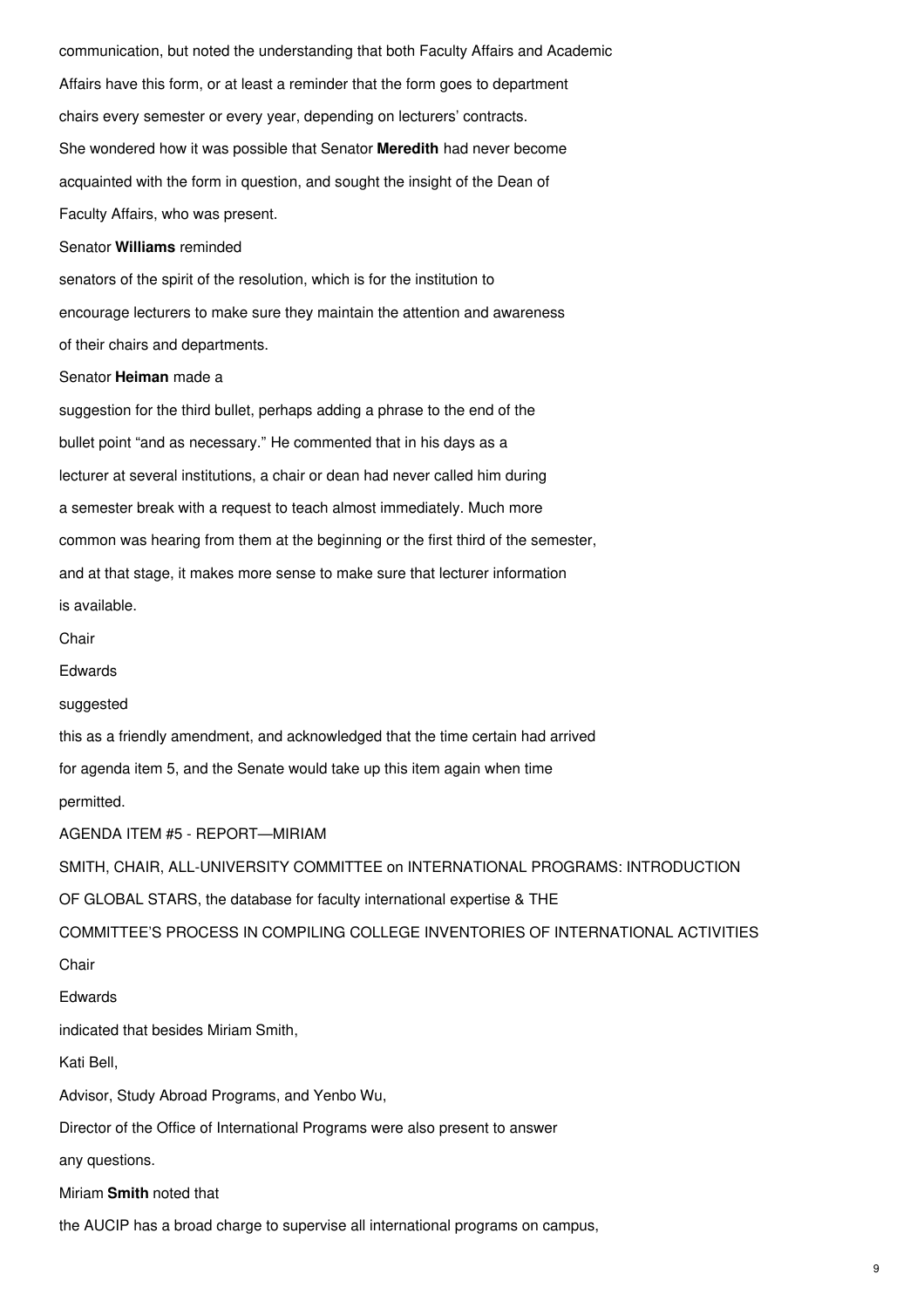and two of the projects the committee has undertaken have been to identify faculty and staff who have experience or expertise in international issues, and to identify all the international activities that take place on campus. Kati **Bell** outlined some of the history of the Global Stars database. She also noted that Global Stars is a web-based database, accessible to anyone on campus, supported by CET, and she demonstrated some of the features of the database, for example, how to search and sort by country or language. Over a hundred faculty and

The database would allow campus members to locate others with similar or desired experience and knowledge. She encouraged campus members to join and create

staff are listed so far, and they represent a wide cross-section across campus.

records of their own to expand the database to increase its utility.

**Smith** outlined another project of

the committee, an inventory of international activity business, noting that

two members of the committee were present at the meeting today, visitor John

**Van Savage** from Business and Senator Oswaldo**Garcia** from the

college of Science. Individuals can inform the

committee about any internationally focused program or activity, and it will

be collected in one place for the benefit of the campus community.

RETURN TO: AGENDA ITEM #7—RECOMMENDATION

FROM THE EXECUTIVE COMMITTEE - a *consent* item - APPROVAL of the RESOLUTION

ON WAYS TO ADDRESS REDUCTION IN WORK AVAILABLE FOR TEMPORARY FACLTY

With no speakers on the speakers

list, the resolution was put to vote.

The resolution was unanimously

approved.

AGENDA ITEM #6—RECOMMENDATION

FROM THE STUDENT AFFAIRS COMMITTEE - APPROVAL of the RESOLUTION ON INTERNATIONAL

## EDUCATION WEEK 2003

Senator **Gerson**, chair

of the Student Affairs Committee commented that this resolution is similar

to previous resolutions, that International Week has already begun, and she

urged adoption of the resolution.

## **m/s/p**

Gerson, McKeon

**McKeon** spoke to the spirit of the resolution,

and how it was in accord with this campus' philosophical stance, and urged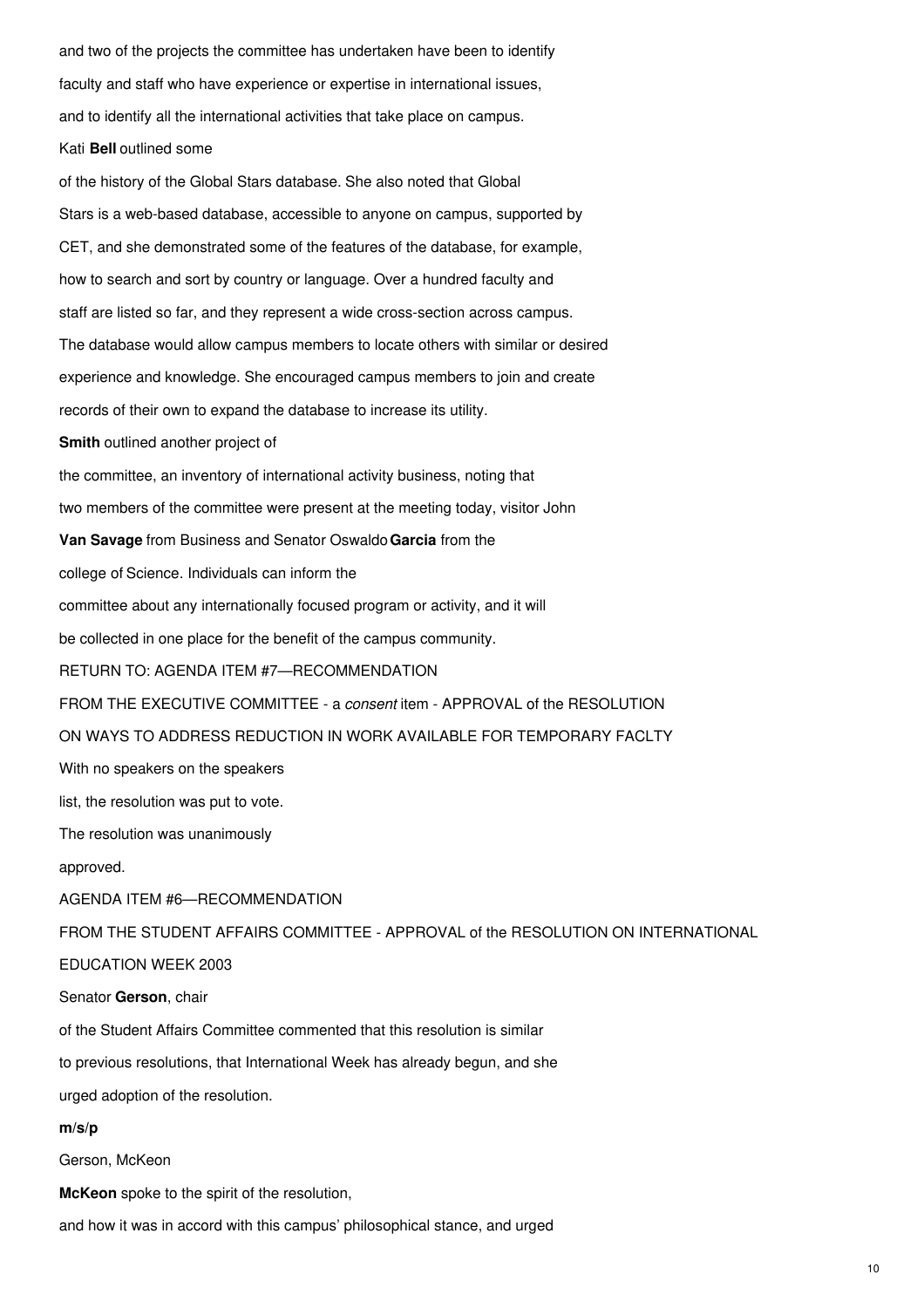approval.

Yenbo **Wu** announced that there are over 80 events scheduled this week and expressed pleasure that greater numbers of faculty, including lecturers, had become involved and put much energy into the week's activities. **McKeon** asked for additional phrases to be added to the final "resolved" section: after the list of people and offices who have contributed, adding "various department programs, and faculty members across the campus." Chair **Edwards** moved the resolution to second reading. The resolution was unanimously approved as amended. AGENDA ITEM #8- REPORT—BRIAN MURPHY, DIRECTOR, SAN FRANCISCO URBAN INSTITUTE: MAKING SENSE OUT OF THE CURRENT POLITICAL TURN OF EVENTS **Murphy** indicated he would attempt to provide some sense of the lay of land in Sacramento. The new Governor's inaugural address was remarkably positive, and he took a stance that cast his immigrant status as a plus for the state. One example of the potential value of his experiences is that he is the first Governor in recent memory who actually attended community college. Currently many progressive forces in Sacramento rather than simply despairing the electoral outcome, are building a public awareness campaign on the consequences of the proposed executive actions. The Governor's international celebrity creates new and unusual status for the Governor in a political sense, since he is not someone who needs more fame for external recognition. He has taken a populist stance and may well not want to be known for a legacy of savaging progressive political programs like education. He may not be as beholden to the right wing as is often the case with Republican executives. But the general movement seems to be that he will be proposing ways to borrow the state's way out of the fiscal mess. There is currently a \$12.5 billion debt, which is, essentially floated. Ten billion is from a year and a half ago, which the previous Governor had hoped to reduce with a half cent sales tax, but the debt has not decreased. Estimates for the current year's debt are for about \$8 billion now but another \$4 billion will be added due to the auto tax rollback. This adds up to a \$24.5 billon debt.

The governor is likely to offer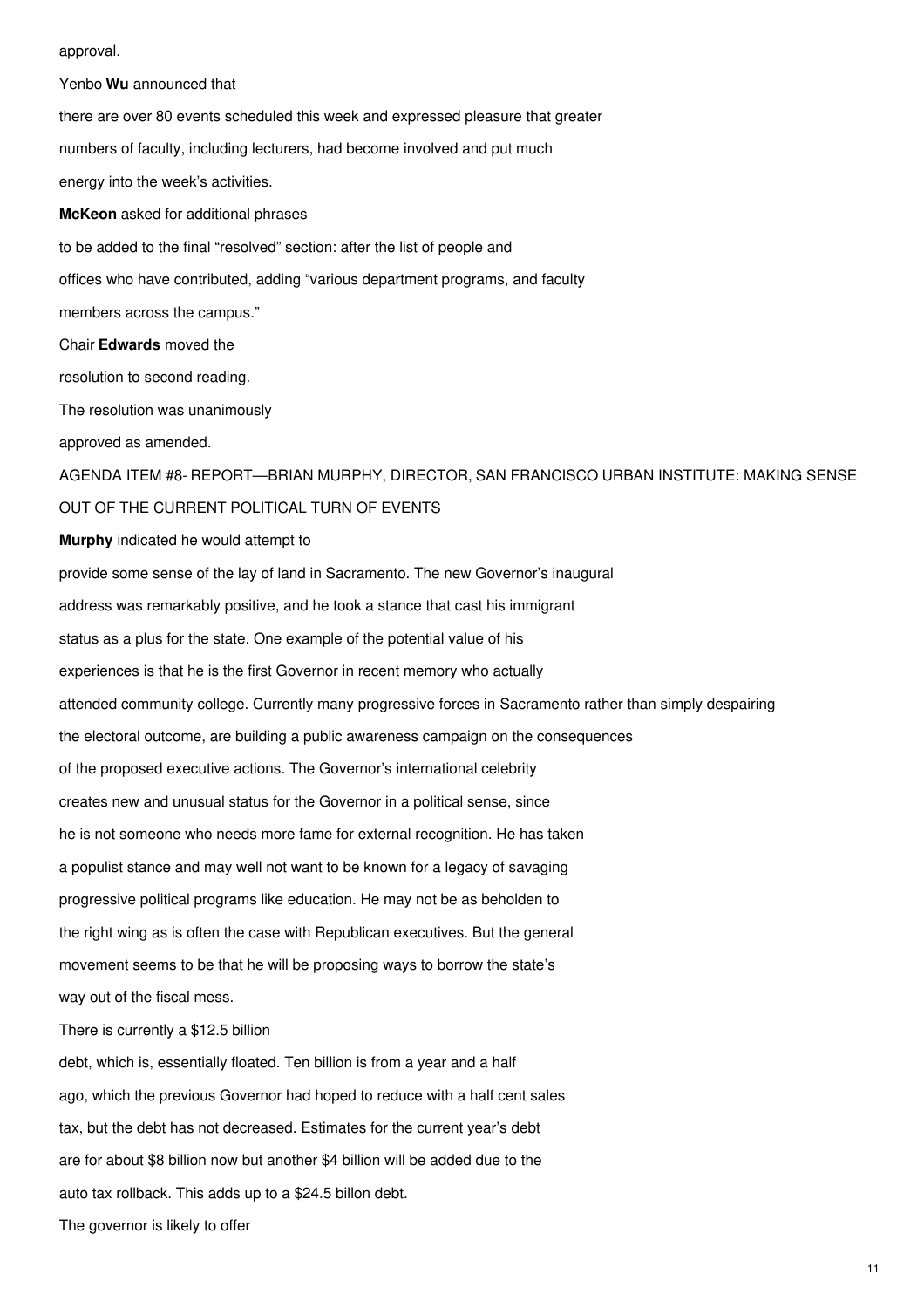what is called a "burrito bond" with all the pieces wrapped up in one bond initiative. This will be a very expensive proposition for the state as it will require the state to pay a large amount of interest over an extended period of time.

If the "geo bond" goes through,

it may make it very hard to pass the education bond in March and may even make it impossible for the state to carry debt at all. A geo bond means that it is paid for out of general revenues, and the bad news is that this would terminate all other options, if the Governor honors his pledges of no new taxes and rolls back the auto taxes.

Even in the hunt to find \$4 billion,

we still remain in danger, because we are in the "discretionary" part of the budget. It is possible that the system may double fees. There are very few other areas from which to make cuts.

All kinds of programs cannot

receive cuts without endangering federally matched dollars. A long term debt plan, coupled with a spending ceiling, is a recipe for disaster. The plans would not address such variables as population changes, demographics, and other costs, items that cannot be ignored and the result will be a very big problem. This probably would not explode in the next few years, but would emerge later. Senator **Burton** will very likely not jeopardize any social services and will let the CSU and UC systems take the first hits. Some political action is potentially useful.

#### **Murphy** commented on the celebrated

"audit." It looked very much not like an audit at all, but a preliminary look at budget numbers, and it seemed likely that the proposal would involve a rollback to pervious budget levels.

### Finally, **Murphy** observed

that no one has a very good idea about the Governor's agenda beyond the next few days. The Governor is just as worrisome to Republicans as to Democrats, and represents a potentially very independent stance. Sacramento is doing their usual taking a mixed view, trying to figure out what the new angles are, where the leverage is, etc.

#### State Senator **Aaron** gave

thanks for the insights and wondered what was likely to happen now as far as the counties in California are concerned. She asked how they will be affected.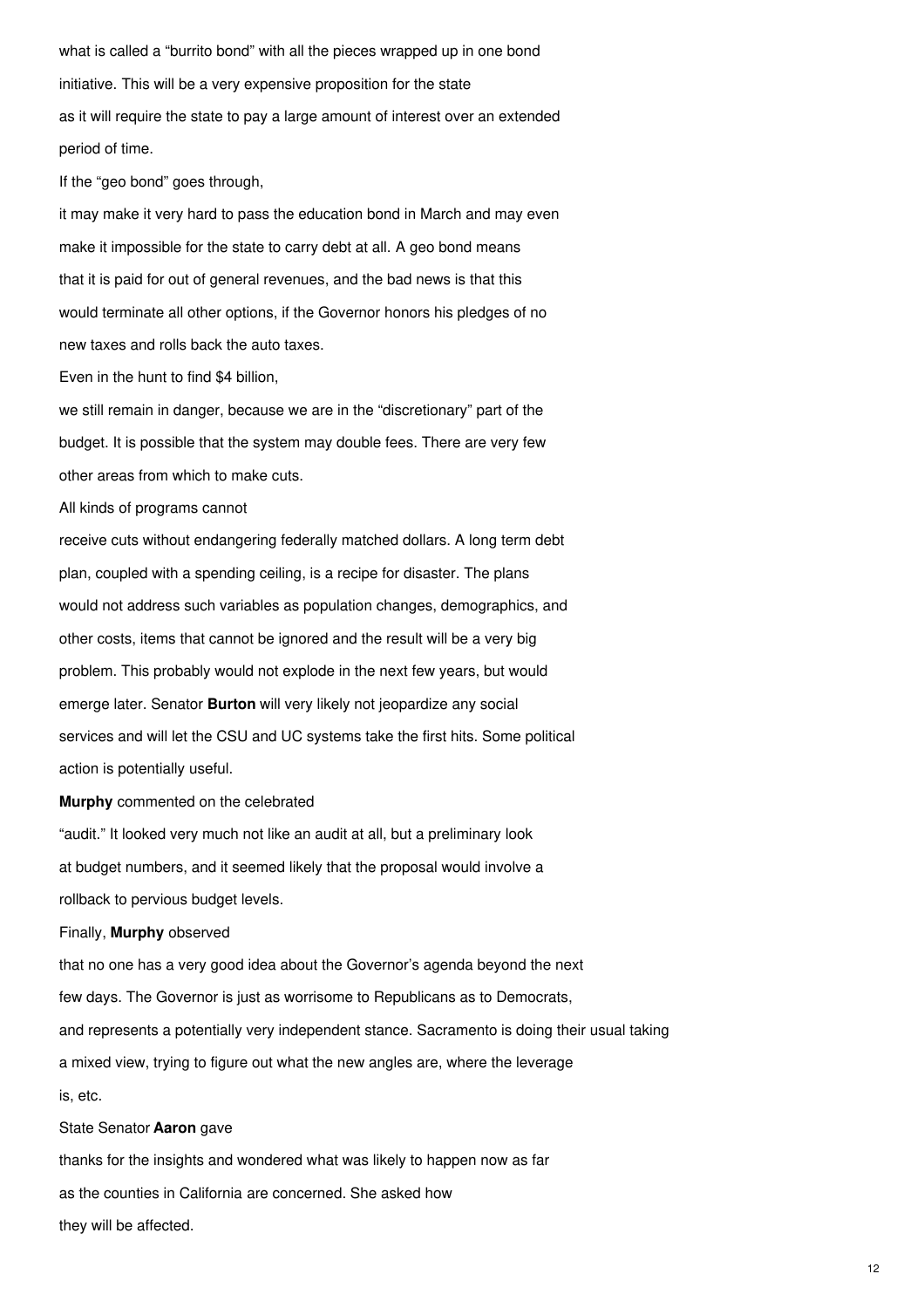#### **Murphy** commented

that there are three complicated dynamics. The signature yesterday had a large impact on local funding, but it will not be felt immediately. It will affect poor people first, but at a local level, with no visible stateside effects. Secondly, even Republican districts are just as affected, and will have an effect on fire and police services among others, resulting in a lot of aggravated legislators. A third possibility is to make the state pay back the money, which makes for a hole, and then possibly the state would give property tax funds back to the counties. The state, however, would still have to equalize the effects of this.

#### Senator **Jerris** had two

questions. He observed that one cannot just issue bonds, but that someone has to buy them, and who would do that? Secondly, he wanted to know if there was any sense of what Washington might do.

**Murphy** responded that perhaps indeed

no one would buy the bonds, but they might be sold in exchange for fiscal

guarantees.

**Murphy** further felt that he did not

see how any more than \$2 billon could come from federal sources.

AGENDA ITEM #9—DISCUSSION ITEM:

WRITING PROGRAM EXTERNAL REVIEW—GUESTS, EXTERNAL REVIEW TEAM: DRS. SONDRA

PERL, Professor of English, Lehman College, CUNY, CHARLES SCHUSTER,

Associate Dean, Humanities and Communication, and Professor of English, University

of Wisconsin-Milwaukee, & EDWARD WHITE, Adjunct Professor of English,

University of Arizona, and Professor Emeritus of English, CSU San Bernardino

Charles **Schuster** from

Wisconsin offered from the review committee

an appreciation at being able to meet with so many administrators and faculty

on their visit to campus. He expressed recognition of the high commitment

to teaching, learning, and writing evident in conversations across campus.

**Schuster** indicated that the review committee

would be roughing out a report, and sought to present a number of preview points.

## Edward **White** commented

that he found a heartening aspect of the campus culture in the relative lack of blame about the issues involved in teaching writing. He thought the campus was definitely attempting to do the best it could with a difficult situation,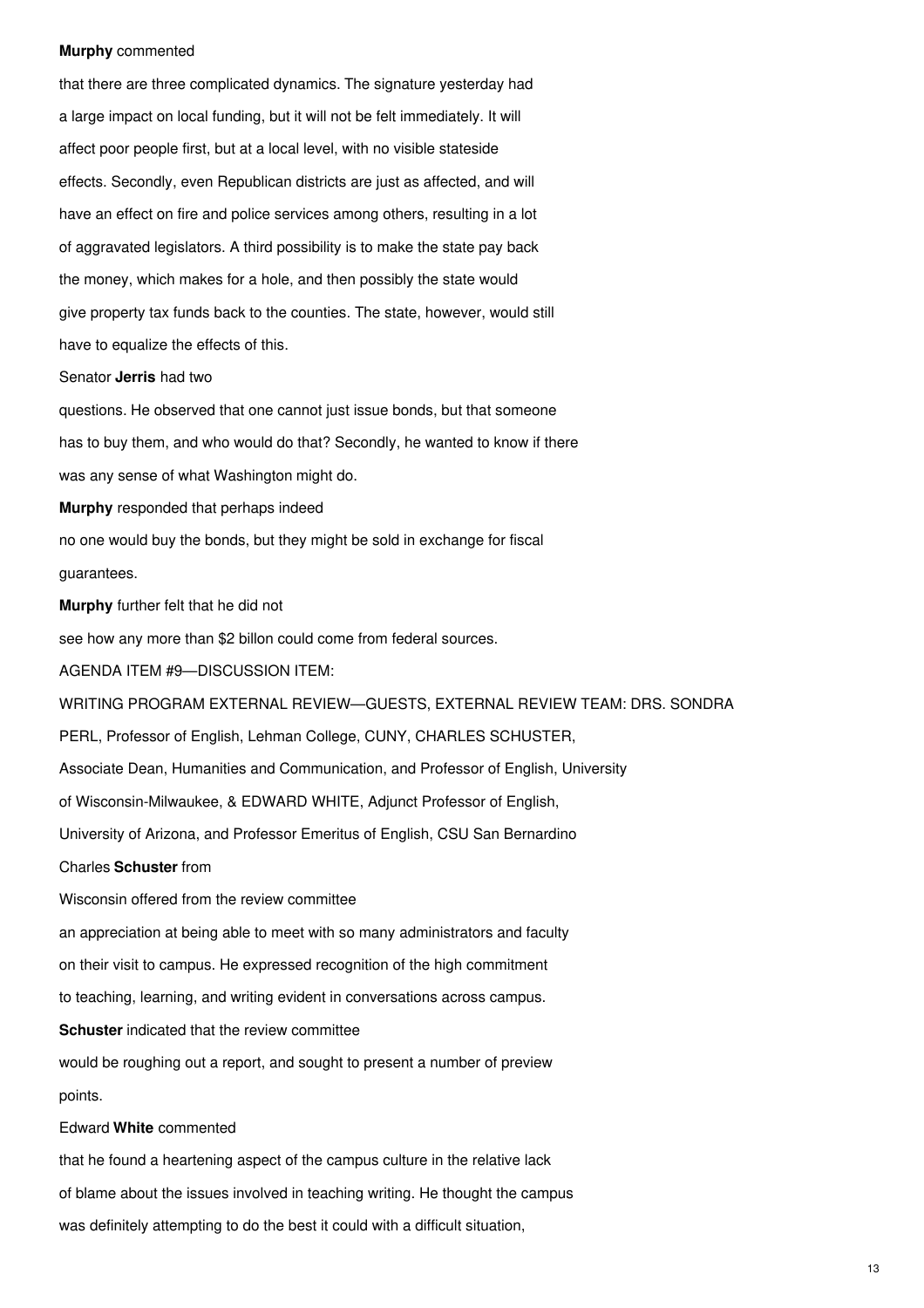and that faculty were taking responsibility. He noted that the situation is a permanent one: students always should be writing better. Senator **Heiman** drew the committee's attention to latest draft of strategic planning, which explicitly recognizes the need to better address student writing needs. Sondra **Perl** stated that the committee was aware of the strategic planning and its movement, and that the committee felt that the focus is to identify where the best place on campus to put energy is, and where the resources can be put to best use. Edward **White** noted that

the committee had managed to encounter a veritable mountain of documents for the campus, including a long history of writing on campus. He noted, for example, that our own JEPET test has become a model among CSU campuses.

#### Senator **Bernstein** asked

what the committee's thoughts were regarding GE Segment III, and what recommendations they might have about GE and Segment III in particular, and how to "catch everyone."

### **Perl** found

it admirable that students were writing in upper level GE courses, but questioned the efficacy of the current "ten page" requirement. She questioned the writing component in large enrollment courses, and suggested employing capstone courses or writing intensive courses within disciplines. She observed two distinctions for writing - learning to write for the discipline and learning to write in general.

#### Senator **Williams** expressed

hope that the review committee would address the extreme disparities of student background, culture, class etc.

### **Schuster** acknowledged the dedication

to writing across disciplines. He expressed that we all want to do the best we can with what we have and, find ways to celebrate writing, making the need to write with high expectation and low risk a positive approach. We have to acknowledge diversity and realize there is no magic solution - nothing quick, nothing linear - and that students get better, then regress, but need to be given many opportunities.

## **White** noted that he had F.E.R.P'd

in the CSU and the University of Arizona, and had taught at both at the same time. He found himself looking forward to CSU campuses and their extraordinary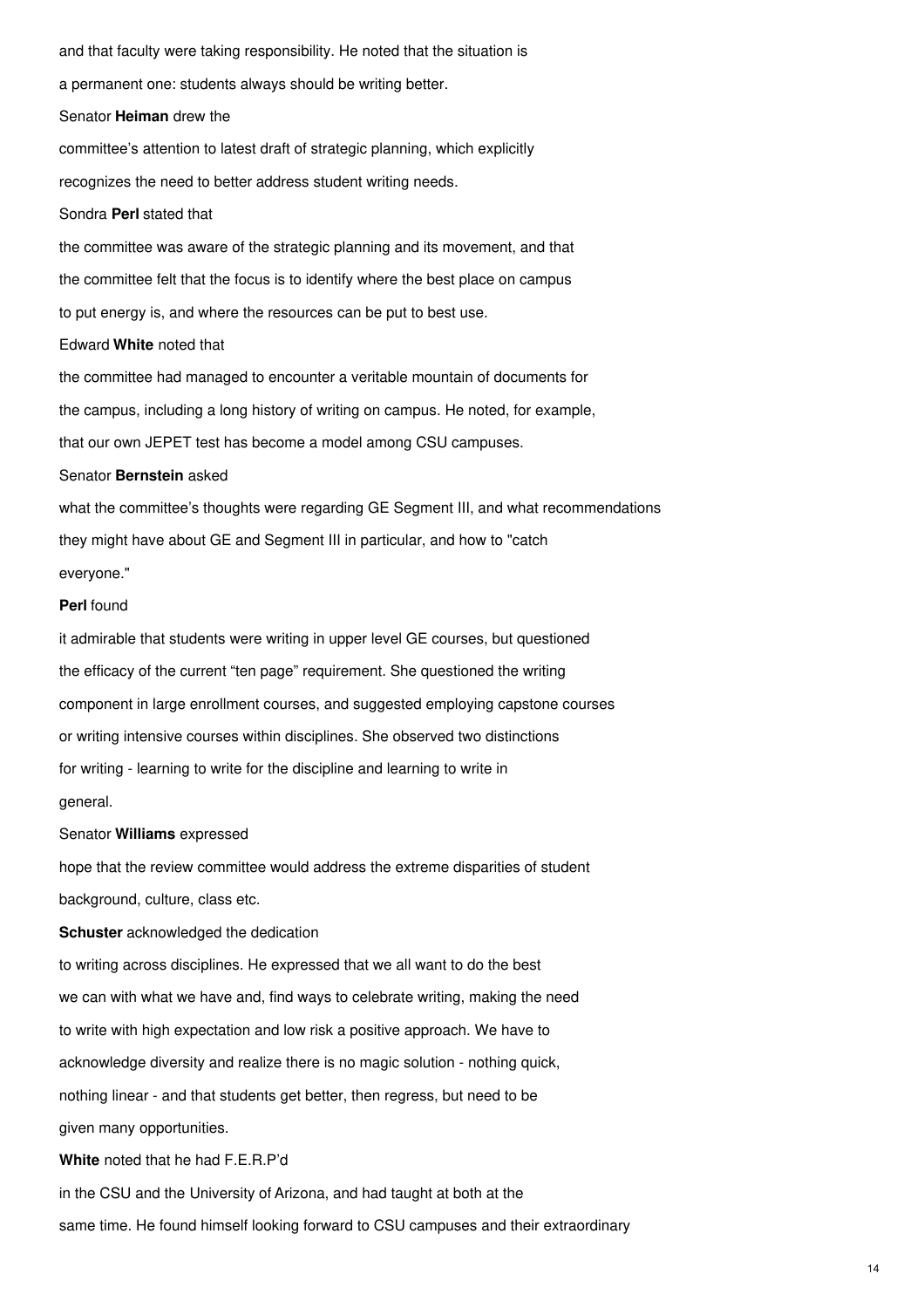variety and excitement on CSU campuses, all of which feeds into writing. **Schuster** commented that they have not seen enough student writing, and that our campus might well have "more surface error" in student writing, but likely a richer context for writing. He defined "surface air" as basic mechanics - punctuation, split infinitives etc., but beneath the writing is often a richer background.

## Senator **Gregory** asked

if the committee could address the issue of increasing emphasis on writing without increasing faculty workload.

### **Perl** offered some suggestions. It

might make sense to make distinctions between high stakes and low stakes writing. Many students don't write well because they don't read well. One approach is to use writing to help reading, and to make writing more a practical tool for learning. It is helpful to give ownership to students for their education. Content journals and other mechanisms can further learning, along with improved ways to frame questions to make for more exciting answers to questions. If higher stakes writing is required, faculty should make sure there is time for revision. Other structures can also be helpful, and other students can help edit and proofread each others' work. She felt that less is often more, and that it often was useful to look for patterns of errors and not try to do it all.

#### **Schuster** that he often asked students

to reflect, in writing, on their own writing, whether it worked will, whether they thought they addressed their topics and audience appropriately. Having this feedback often can be very helpful for instructors in developing strategies to improve writing skills.

Senator **Mak** asked about

the effect that the internet had on writing, and how it can be used for creative writing.

## **White** responded that at least one

issue with the internet is as a research source, which is not a new problem.

Now it is very easy to include

other sources and students are not always aware of proper source citation.

We need to educate, stress authority, and take more responsibility to teach properly.

**Ulasewicz** commented on a recent workshop